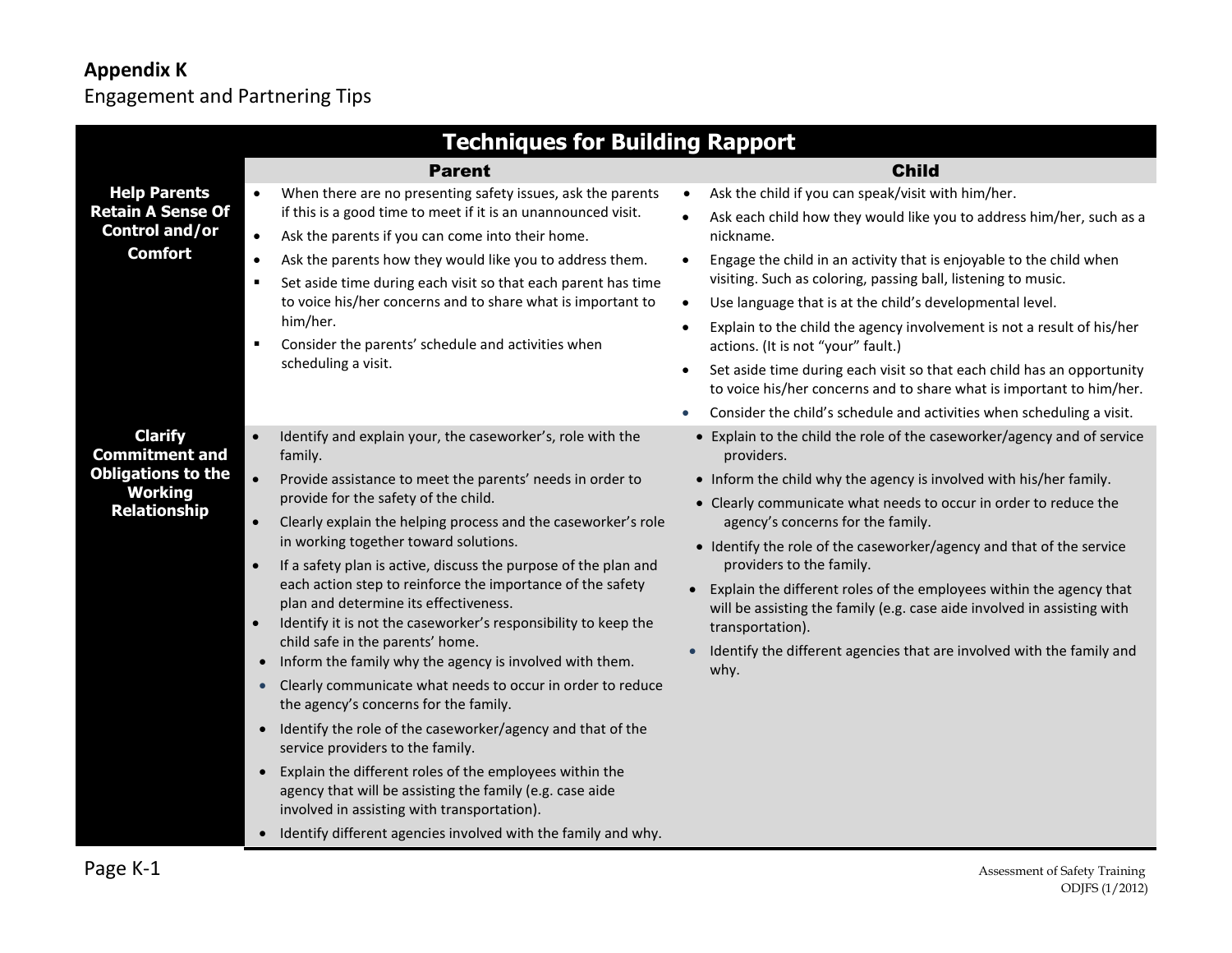## **Appendix K**

## Engagement and Partnering Tips

| <b>Approach Each</b><br><b>Individual</b><br><b>Involved With an</b><br><b>Open Mind</b><br><b>Acknowledge</b> | It is important to review and be aware of the history an<br>$\bullet$<br>individual has with the agency; however, the history should<br>not frame what a caseworker expects.<br>$\bullet$<br>Ask open ended questions to garner expectations and input<br>without using leading questions.<br>Engage the parents in discussion so that they may identify<br>$\bullet$<br>the strengths for their family.<br>$\bullet$                                                                                                                                         | It is important to review and be aware of the history an individual<br>$\bullet$<br>has with the agency; however, the history should not frame what a<br>caseworker expects.<br>Ask open ended questions to garner expectations and input without<br>$\bullet$<br>using leading questions.<br>Engage the child in discussion so that they may identify the strengths<br>$\bullet$<br>for their family.                                                                                                                                              |
|----------------------------------------------------------------------------------------------------------------|---------------------------------------------------------------------------------------------------------------------------------------------------------------------------------------------------------------------------------------------------------------------------------------------------------------------------------------------------------------------------------------------------------------------------------------------------------------------------------------------------------------------------------------------------------------|-----------------------------------------------------------------------------------------------------------------------------------------------------------------------------------------------------------------------------------------------------------------------------------------------------------------------------------------------------------------------------------------------------------------------------------------------------------------------------------------------------------------------------------------------------|
| difficult<br>feelings/encourage<br>open and honest<br>discussion of<br>feelings                                | Use strength based language.<br>$\bullet$<br>Do not assign blame to the parents; acknowledge their<br>challenges and barriers that impact deficits.                                                                                                                                                                                                                                                                                                                                                                                                           | Use strength based language.<br>$\bullet$<br>Do not assign blame to the child's parents; acknowledge their<br>challenges and barriers that impact deficits.                                                                                                                                                                                                                                                                                                                                                                                         |
| Be consistent,<br>persistent, and<br>follow through                                                            | $\bullet$<br>If you make a commitment, keep it. This demonstrates to<br>the parents that you have the same expectation of yourself<br>that you do of them.<br>Avoid canceling appointments if at all possible.<br>$\bullet$<br>If there are activities that you can assist with volunteer to do<br>$\bullet$<br>SO.<br>Examples: Provide a list of local counseling centers. Assist in<br>scheduling an initial appointment. Provide phone numbers and<br>addresses for resources. Provide transportation to medical<br>appointment.                          | If you make a commitment, keep it. This demonstrates to the child<br>$\bullet$<br>that you have the same expectation of yourself that you do of them.<br>Avoid canceling appointments if at all possible.<br>$\bullet$<br>If there are activities that you can assist with volunteer to do so.<br>Examples: Provide a list of local resources. Assist in contacting local<br>organizations to be involved in activities that may interest the child<br>(YMCA, Big Brothers/Big Sisters, Youth Soccer league or extracurricular<br>activities.etc.). |
| <b>Find out what is</b><br>important.                                                                          | $\bullet$<br>Utilize family centered practice. View the family as a system<br>of interrelated people that requires an individualized array<br>of informal and formal services.<br>Ask the parents what changes they feel are important for<br>$\bullet$<br>their family. Parents who are engaged in identifying what<br>changes are needed and identifying the approach or method<br>to facilitate change are more likely to engage in the steps to<br>achieve the desired outcome.<br>Ask the parents what they believe they have accomplished.<br>$\bullet$ | Ask the child to identify his/her likes and interests.<br>$\bullet$<br>Ask the child what he or she would like to see change in his/her<br>$\bullet$<br>family.<br>Engage the child in discussion so that the child may identify his/her<br>talents and needs.                                                                                                                                                                                                                                                                                      |
| <b>Listen to the</b><br>parents'<br>explanation<br>without correcting                                          | Allow each parent to fully respond and provide his/her input<br>$\bullet$<br>or view point.<br>$\bullet$<br>Dialogue should be conversational. The conversation should<br>not bombard parents with question after question.                                                                                                                                                                                                                                                                                                                                   | Actively listen to the child without interruption.<br>$\bullet$<br>Allow the child to fully respond and provide his/her viewpoint.<br>$\bullet$<br>Do not speak negatively of the child's parents.<br>$\bullet$<br>Dialogue should be conversational.<br>$\bullet$                                                                                                                                                                                                                                                                                  |